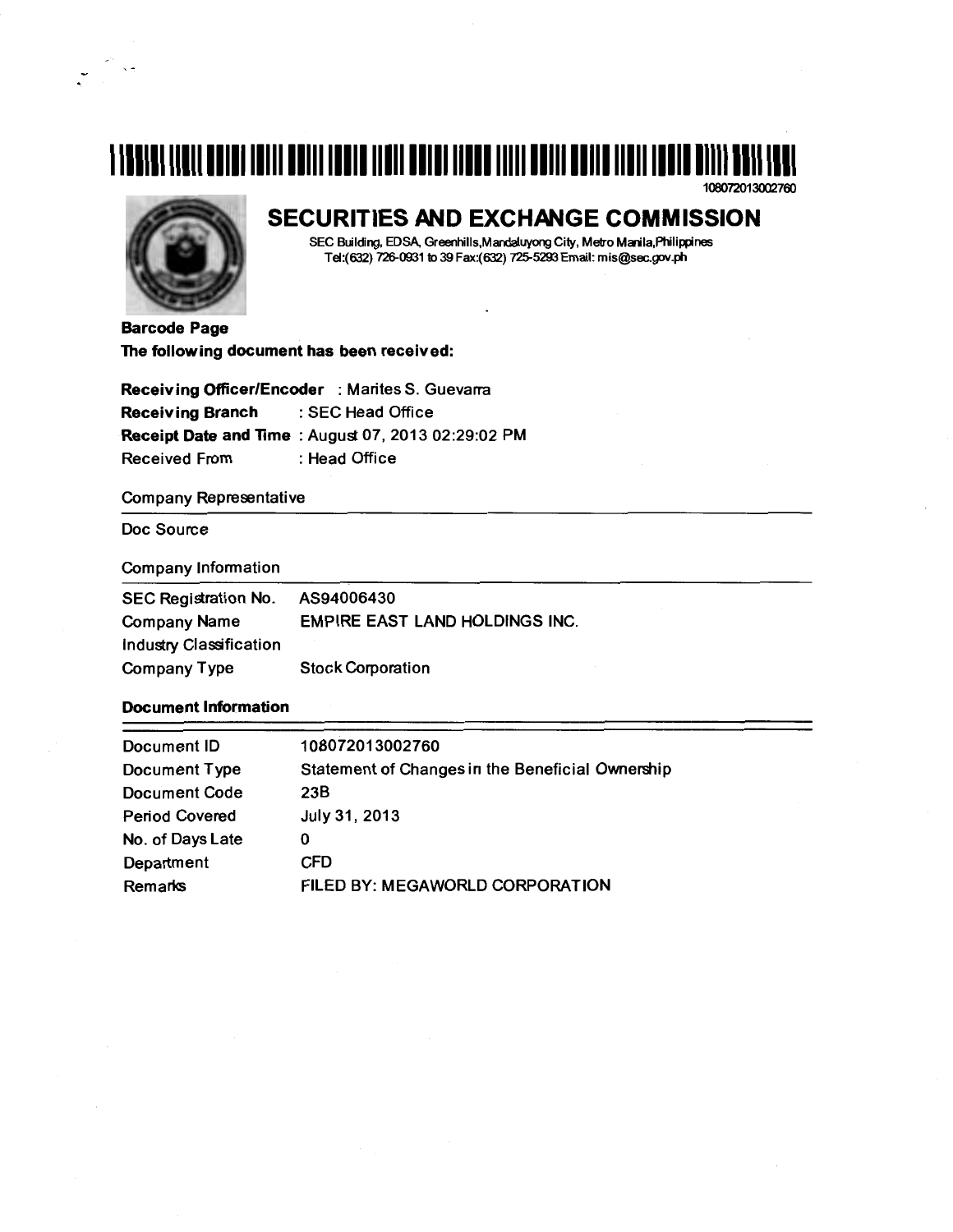#### SECURITIES AND EXCHANGE COMMISSION Metro Manila, Philippines

| Check box if no longer subject<br>to filing requirement                                                                                                                                                               |                                                | STATEMENT OF CHANGES IN BENEFICIAL OWNERSHIP OF SECURITIES<br>Filed pursuant to Section 23 of the Securities Regulation Code |                                                                   |                                                  |                                                |                        |                                                           |                                  |                       |  |  |  |
|-----------------------------------------------------------------------------------------------------------------------------------------------------------------------------------------------------------------------|------------------------------------------------|------------------------------------------------------------------------------------------------------------------------------|-------------------------------------------------------------------|--------------------------------------------------|------------------------------------------------|------------------------|-----------------------------------------------------------|----------------------------------|-----------------------|--|--|--|
| 1. Name and Address of Reporting Person                                                                                                                                                                               | Issuer Name and Trading Symbol                 |                                                                                                                              |                                                                   |                                                  | Relationship of Reporting Person to Issuer     |                        |                                                           |                                  |                       |  |  |  |
| <b>MEGAWORLD CORPORATION</b>                                                                                                                                                                                          | <b>EMPIRE EAST LAND HOLDINGS, INC. ("ELI")</b> |                                                                                                                              |                                                                   |                                                  |                                                | (Check all applicable) |                                                           |                                  |                       |  |  |  |
| (Last)<br>(First)<br>(Middle)                                                                                                                                                                                         | Tax identification<br>Number                   |                                                                                                                              | Statement for<br>Month/Year                                       |                                                  |                                                | Director<br>Officer    | 10% Owner<br>X.<br>Other                                  |                                  |                       |  |  |  |
| 28/F The World Centre, 330 Sen. Gil Puyat<br>Avenue                                                                                                                                                                   | 000-477-103<br>4. Citizenship<br>Filipino      |                                                                                                                              | <b>July 2013</b><br>If Amendment, Date of<br>Original (MonthYear) |                                                  | (give title be<br>(specify below)              |                        |                                                           |                                  |                       |  |  |  |
| (Street)<br>Makati City 1227                                                                                                                                                                                          |                                                |                                                                                                                              |                                                                   |                                                  |                                                |                        |                                                           |                                  |                       |  |  |  |
| (Postal Code)<br>(City)<br>(Province)                                                                                                                                                                                 |                                                |                                                                                                                              |                                                                   |                                                  | Table 1 - Equity Securities Beneficially Owned |                        |                                                           |                                  |                       |  |  |  |
| Class of Equity Security                                                                                                                                                                                              | Transaction<br>Date<br>(Month/Day/Year)        | 4. Securities Acquired (A) or Disposed of (D)                                                                                |                                                                   | 3. Amount of Securities Owned at End<br>of Month |                                                |                        | 4 Ownership Form:<br>Lurect (L) or indirect (I) Ownership | 6. Nature of Indirect Beneficial |                       |  |  |  |
|                                                                                                                                                                                                                       |                                                | Amount                                                                                                                       | $(A)$ or $(D)$                                                    |                                                  | Price                                          | $\gamma$               | <b>Number of Shares</b>                                   |                                  |                       |  |  |  |
| <b>COMMON SHARES AT P1.00 PAR</b>                                                                                                                                                                                     |                                                |                                                                                                                              |                                                                   |                                                  |                                                | 80.8004%               | 11,858,421,438                                            | (D)                              | Balance as of 6/30/13 |  |  |  |
|                                                                                                                                                                                                                       | $2$ -Jul-13                                    | 1,000,000                                                                                                                    | (A)                                                               |                                                  | P0.9500                                        |                        |                                                           |                                  |                       |  |  |  |
|                                                                                                                                                                                                                       | $8 -$ Jul-13                                   | 100,000                                                                                                                      | (A)                                                               |                                                  | P0.9577                                        |                        |                                                           |                                  |                       |  |  |  |
|                                                                                                                                                                                                                       | $9 -$ Jul-13                                   | 100,000                                                                                                                      | $\overline{(A)}$                                                  |                                                  | P0.9525                                        |                        |                                                           |                                  |                       |  |  |  |
|                                                                                                                                                                                                                       | $10 -$ Jul-13                                  | 223,000                                                                                                                      | $\overline{(\mathsf{A})}$                                         |                                                  | P0.9345                                        |                        |                                                           |                                  |                       |  |  |  |
|                                                                                                                                                                                                                       | 17-Jul-13                                      | 1,077,000                                                                                                                    | (A)                                                               |                                                  | P0.9400                                        |                        |                                                           |                                  |                       |  |  |  |
|                                                                                                                                                                                                                       | 18-Jul-13                                      | 500,000                                                                                                                      | (A)                                                               |                                                  | P0.9500                                        |                        |                                                           |                                  |                       |  |  |  |
|                                                                                                                                                                                                                       | $22 -$ Jul-13                                  | 100,000                                                                                                                      | $\overline{\textsf{(A)}}$                                         |                                                  | P0.9497                                        |                        |                                                           |                                  |                       |  |  |  |
|                                                                                                                                                                                                                       | $23 -$ Jul-13                                  | 24,000                                                                                                                       | (A)                                                               |                                                  | P0.9400                                        |                        |                                                           |                                  |                       |  |  |  |
|                                                                                                                                                                                                                       | 31-Jul-13                                      | 876,000                                                                                                                      | (A)                                                               |                                                  | P0.9400                                        |                        |                                                           |                                  |                       |  |  |  |
|                                                                                                                                                                                                                       |                                                |                                                                                                                              |                                                                   |                                                  |                                                |                        |                                                           |                                  |                       |  |  |  |
|                                                                                                                                                                                                                       | <b>Total</b>                                   | 4,000,000                                                                                                                    |                                                                   |                                                  |                                                | 80.8276%               | 11,862,421,438                                            | (D)                              | Balance as of 7/31/13 |  |  |  |
|                                                                                                                                                                                                                       |                                                |                                                                                                                              |                                                                   |                                                  |                                                |                        |                                                           |                                  |                       |  |  |  |
|                                                                                                                                                                                                                       |                                                |                                                                                                                              |                                                                   |                                                  |                                                |                        |                                                           |                                  |                       |  |  |  |
|                                                                                                                                                                                                                       |                                                |                                                                                                                              |                                                                   |                                                  |                                                |                        |                                                           |                                  |                       |  |  |  |
| If the change in beneficial ownership is 50% of the previous shareholdings or is equal to 5% of the outstanding<br>capital stock of the issuer, provide the disclosure requirements set forth on page 3 of this form. |                                                |                                                                                                                              |                                                                   |                                                  |                                                |                        |                                                           | (Print or Type Responses)        |                       |  |  |  |

 $\sim$  10  $\,$ 

Reminder. Report on a separate line for each class of equity securities beneficially owned directly or indirectly.

**FORM 23-B** 

 $\omega^2 \rightarrow$ 

(1) A person is directly or inclinedly the beneficial owner of any equity security with respect to which he has or shares:<br>
(8) Investment power which includes the power to otie, or to direct the voing of, such security, a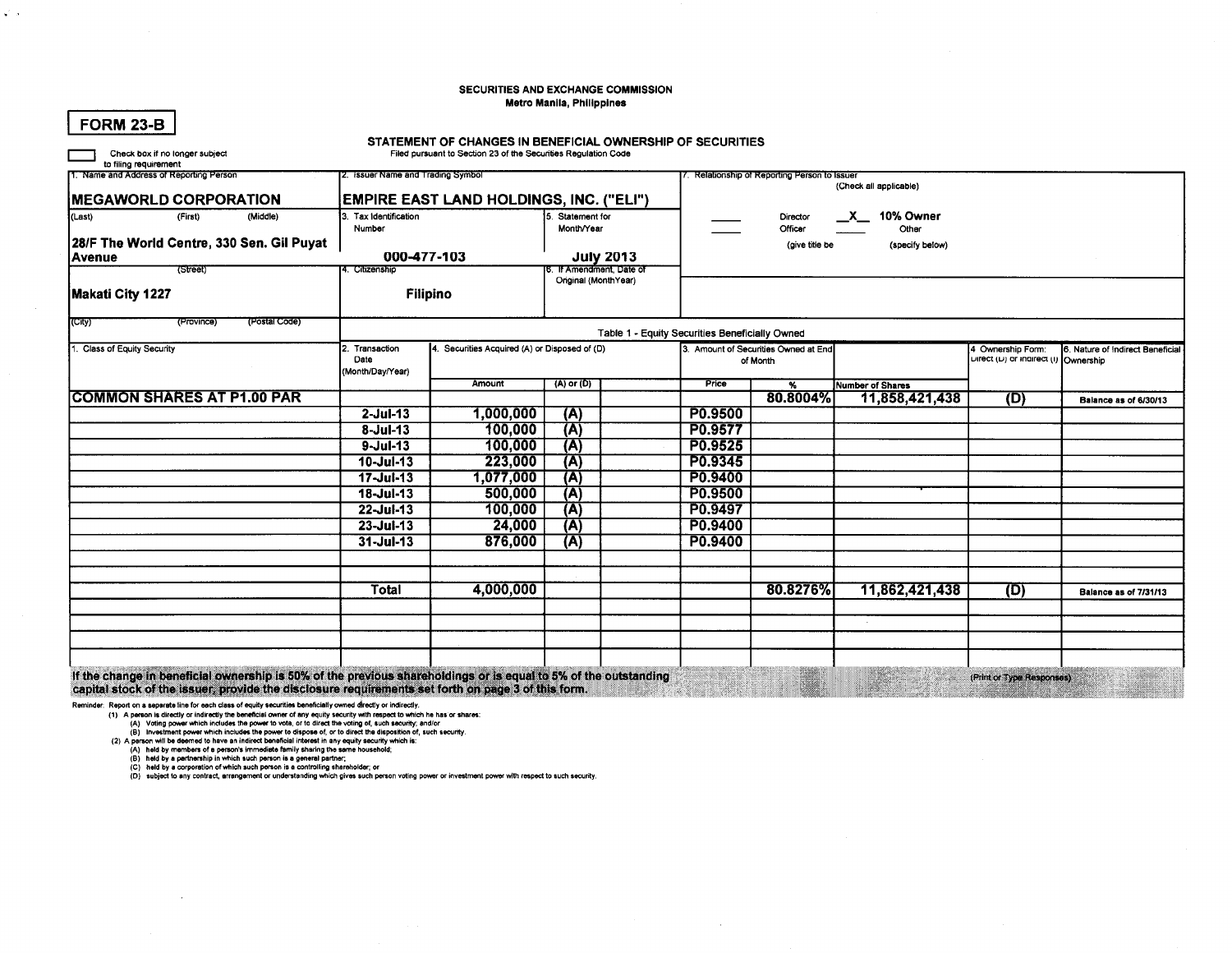#### FORM 23-B (continued)

 $\sim$   $\sim$ 

#### Table II - Derivative Securities Acquired, Disposed of, or Beneficially Owned (e.g., warrants, options, convertible securities)

| 1. Derivative Security | 2. Conversion or 13.<br><b>Exercise Price</b><br>of Derivative<br>Security | Transaction<br>Date<br>(Month/Day/Yr) | 14. Number of Derivative Securities<br>Acquired (A) or Disposed of (D) |            | 15. Date<br>Exercisable and<br><b>Expiration Date</b><br>(Month/Day/Year) |                    | 16. Title and Amount of<br><b>Underlying Securities</b> |                                  | 7. Price of<br>Derivative<br>Security | $ 8.$ No. of<br>Derivative<br>Securities<br>Beneficially<br>Owned at | 19. Owner-<br>ship Form<br>of Derivative<br>Security;<br>Direct (D) | 10. Nature<br>of Indirect<br>Beneficial<br>Ownership |
|------------------------|----------------------------------------------------------------------------|---------------------------------------|------------------------------------------------------------------------|------------|---------------------------------------------------------------------------|--------------------|---------------------------------------------------------|----------------------------------|---------------------------------------|----------------------------------------------------------------------|---------------------------------------------------------------------|------------------------------------------------------|
|                        |                                                                            |                                       | Amount                                                                 | (A) or (D) | Date Exercisable                                                          | Expiration<br>Date | Title                                                   | Amount or<br>Number<br>of Shares |                                       | End of<br>Month                                                      | lor<br>inairect (i) -                                               |                                                      |
|                        |                                                                            |                                       |                                                                        |            |                                                                           |                    |                                                         |                                  |                                       |                                                                      |                                                                     |                                                      |
|                        |                                                                            |                                       |                                                                        |            |                                                                           |                    |                                                         |                                  |                                       |                                                                      |                                                                     |                                                      |
|                        |                                                                            |                                       |                                                                        |            |                                                                           |                    |                                                         |                                  |                                       |                                                                      |                                                                     |                                                      |
|                        |                                                                            |                                       |                                                                        |            |                                                                           |                    |                                                         |                                  |                                       |                                                                      |                                                                     |                                                      |
|                        |                                                                            |                                       |                                                                        |            |                                                                           |                    |                                                         |                                  |                                       |                                                                      |                                                                     |                                                      |
|                        |                                                                            |                                       |                                                                        |            |                                                                           |                    |                                                         |                                  |                                       |                                                                      |                                                                     |                                                      |
|                        |                                                                            |                                       |                                                                        |            |                                                                           |                    |                                                         |                                  |                                       |                                                                      |                                                                     |                                                      |
|                        |                                                                            |                                       |                                                                        |            |                                                                           |                    |                                                         |                                  |                                       |                                                                      |                                                                     |                                                      |
|                        |                                                                            |                                       |                                                                        |            |                                                                           |                    |                                                         |                                  |                                       |                                                                      |                                                                     |                                                      |
|                        |                                                                            |                                       |                                                                        |            |                                                                           |                    |                                                         |                                  |                                       |                                                                      |                                                                     |                                                      |
|                        |                                                                            |                                       |                                                                        |            |                                                                           |                    |                                                         |                                  |                                       |                                                                      |                                                                     |                                                      |

Explanation of Responses:

 $\sim$ 

Note: File three (3) copies of this form, one of which must be manually signed. Attach additional sheets if space provided is insufficient.

Date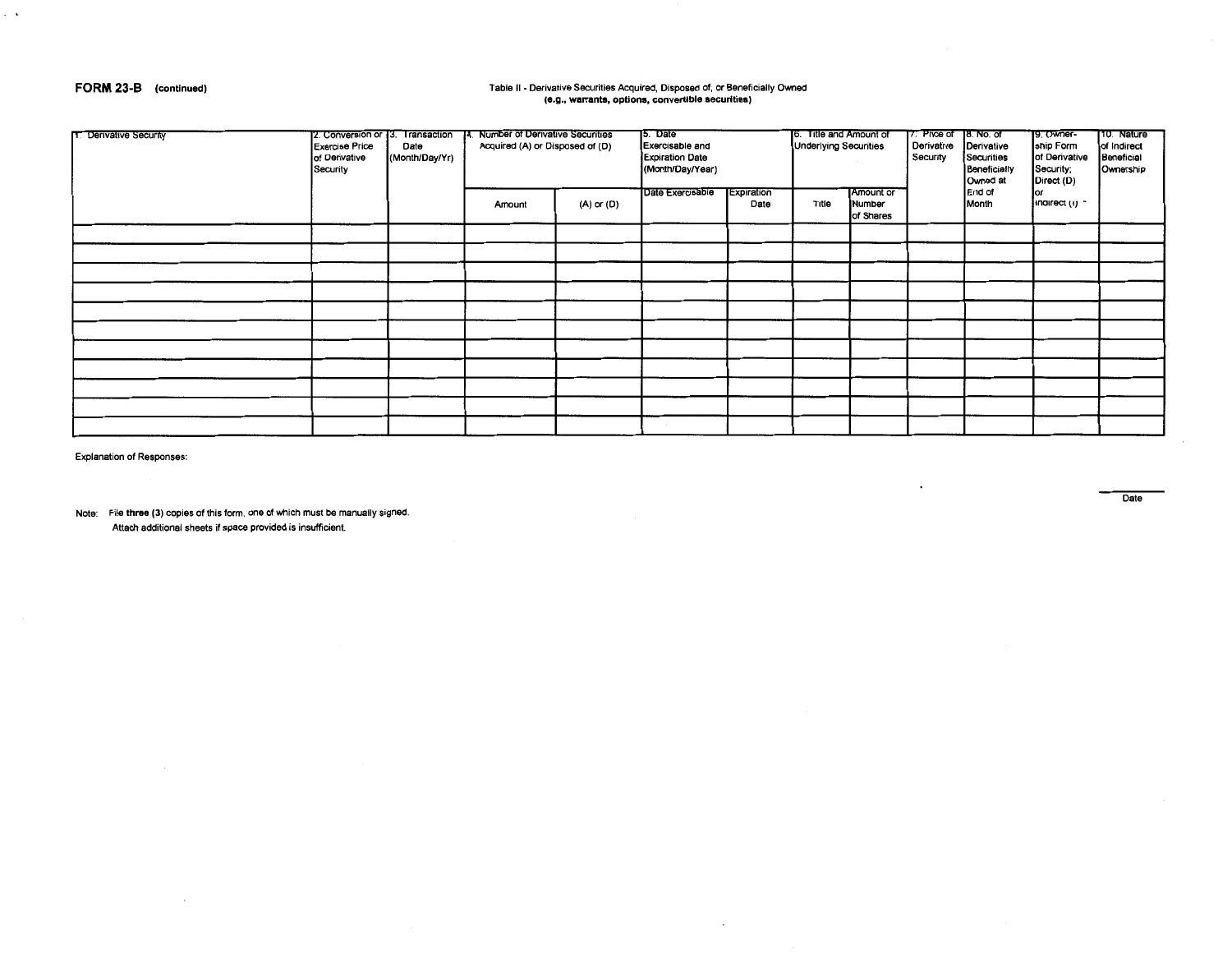## **DISCLOSURE REQUIREMENTS** IN CASE OF MATERIAL CHANGES IN BENEFICIAL OWNERSHIP

### (50% INCREASE/DECREASE OR EQUIVALENT TO 5% OF THE OUTSTANDING CAPITAL STOCK OF ISSUER)

#### Item 1. Security and Issuer

State the title of the class of equity securities to which this Form relates and the name and address of the principal executive offices of the issuer of such securities.

 $\mathcal{L}_{\mathbf{t}}(s)$  $531$ 

#### Item 2. Identity and Background

If the person filing this Form is a corporation, partnership, syndicate or other group of persons, state its name, the province, country or other place of its organization, its principal business, the address of its principal office and the information required by (d) and (e) of this Item. If the person filing this statement is a natural person, orovide the information soecified in (a) throuah *(f)* of this Item with resoect to such oerson(s).

- a. Name;
- b. Residence or business address;
- c. Present principal occupation or employment and the name, principal business and address of any corporation or other organization in which such employment is conducted;
- d. Whether or not, during the last five years, such person has been convicted in a criminal proceeding (excluding traffic violations or similar misdemeanors) and, if so, give the dates, nature of conviction, name and location of court, any penalty imposed, or other disposition of the case;
- e. Whether or not, during the last five years, such person was a party to a civil proceeding of a judicial or administrative body of competent jurisdiction, domestic or foreign, and as a result of such proceeding was or is subject to any order, judgment or decree, not subsequently reversed, suspended or vacated, permanently or temoorarilv enioinina. barrina. susoendina or otherwise limitina involvement in anv tvoe of business. securities. commodities or bankina: and
- f. Citizenship.

#### Item 3. Purpose of Transaction

State the purpose or purposes of the acquisition of securities of the issuer. Describe any plans or proposals which the reporting persons may have which relate to or would result in:

- a. The acquisition by any person of additional securities of the issuer, or the disposition of securities of the issuer;
- b. An extraordinary corporate transaction, such as a merger, reorganization or liquidation, involving the issuer or any of its subsidiaries;
- c. A sale or transfer of a material amount of assets of the issuer or of any of its subsidiaries;
- d. Any change in the present board of directors or management of the issuer, including any plans or proposals to change the number or term of directors or to fill any existing vacancies on the board;
- e. Any material change in the present capitalization or dividend policy of the issuer;
- f. Any other material change in the issuer's business or corporate structure;
- g. Changes in the issuer's charter, bylaws or instruments corresponding thereto or other actions which may impede the acquisition of control of the issuer by any person;
- h. Causing a class of securities of the issuer to be delisted from a securities exchange;
- i. Any action similar to any of those enumerated above.

#### Item 4. Interest in Securities of the Issuer

 a. State the aggregate number and percentage of the class of securities identified pursuant to Item 1 beneficially owned {identifying those shares which there is a right to acquire within thirty (30) days from the date of this report) by each person named in Item 2. The abovementioned information should also be furnished with resoect to oersons who. toaether with anv of the oersons named in Item 2. comorise a arouo.